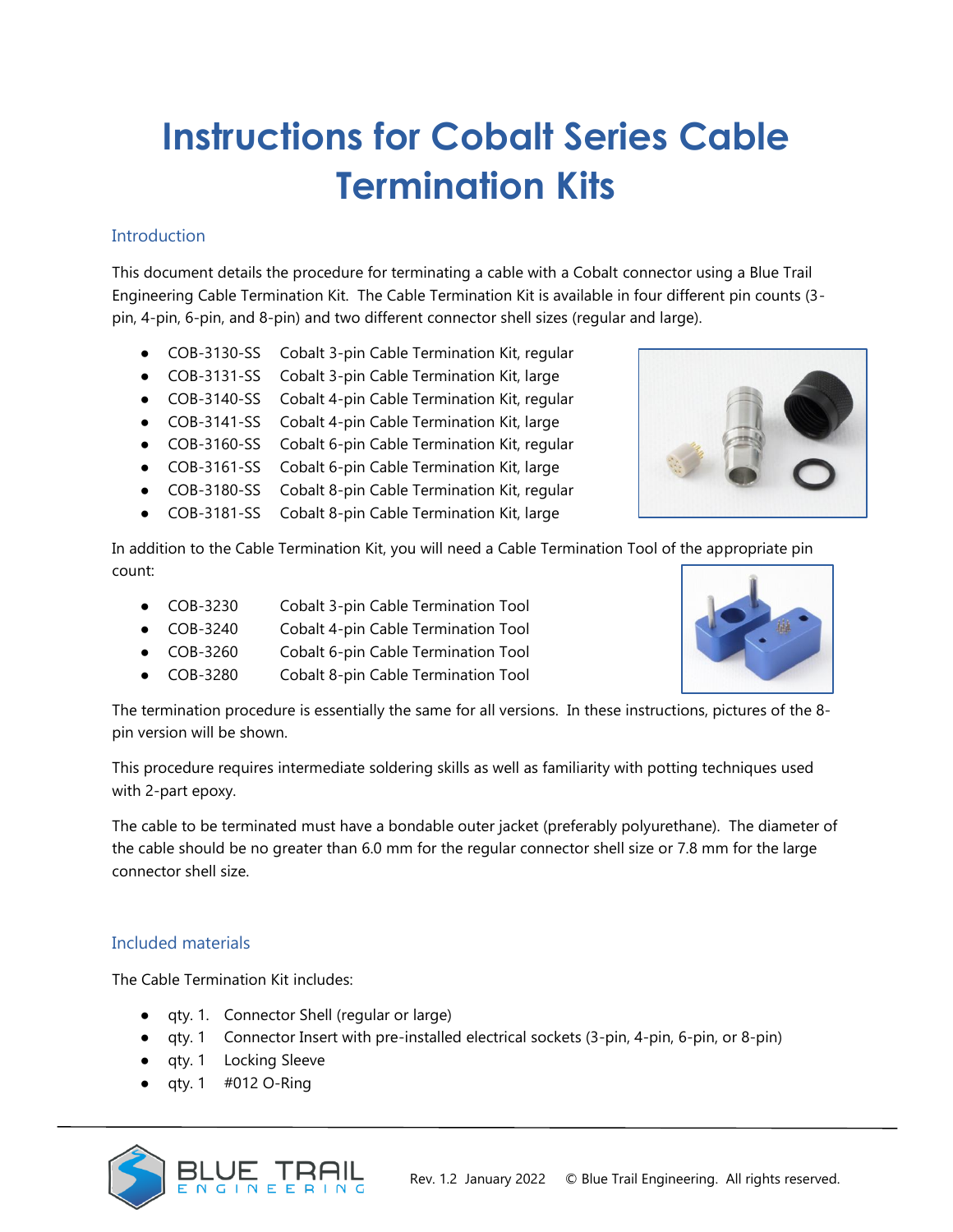# Required tools and materials

The following tools and materials are used in this procedure:

- soldering iron
- wire strippers
- wire cutters
- multimeter
- drill press with vise
- 150 or 200-grit sandpaper
- syringe with needle (3 cc syringe with 16G, 30mm needle recommended)
- acetone
- solder
- suitable epoxy adhesive\*
- $\bullet$  optional: 6mm ( $\frac{1}{4}$ ") diameter grinding bit

\*Blue Trail Engineering has tested 3M DP-420 epoxy in this application. Other epoxies or potting materials may work, but it is the customer's responsibility to test them thoroughly in this application.

# Procedure

1. Use either a rolled-up piece of 150 or 200-grit sandpaper or a 6 mm (¼") grinding bit in a Dremel tool to thoroughly abrade the inside of the Connector Shell where the cable will enter. When done, the inside of the Connector Shell should be visibly and thoroughly abraded. However, do not abrade the 8.2-mm inner diameter portion where the Connector Insert will go.





2. Clean the inside of the Connector Shell with acetone and allow to dry.

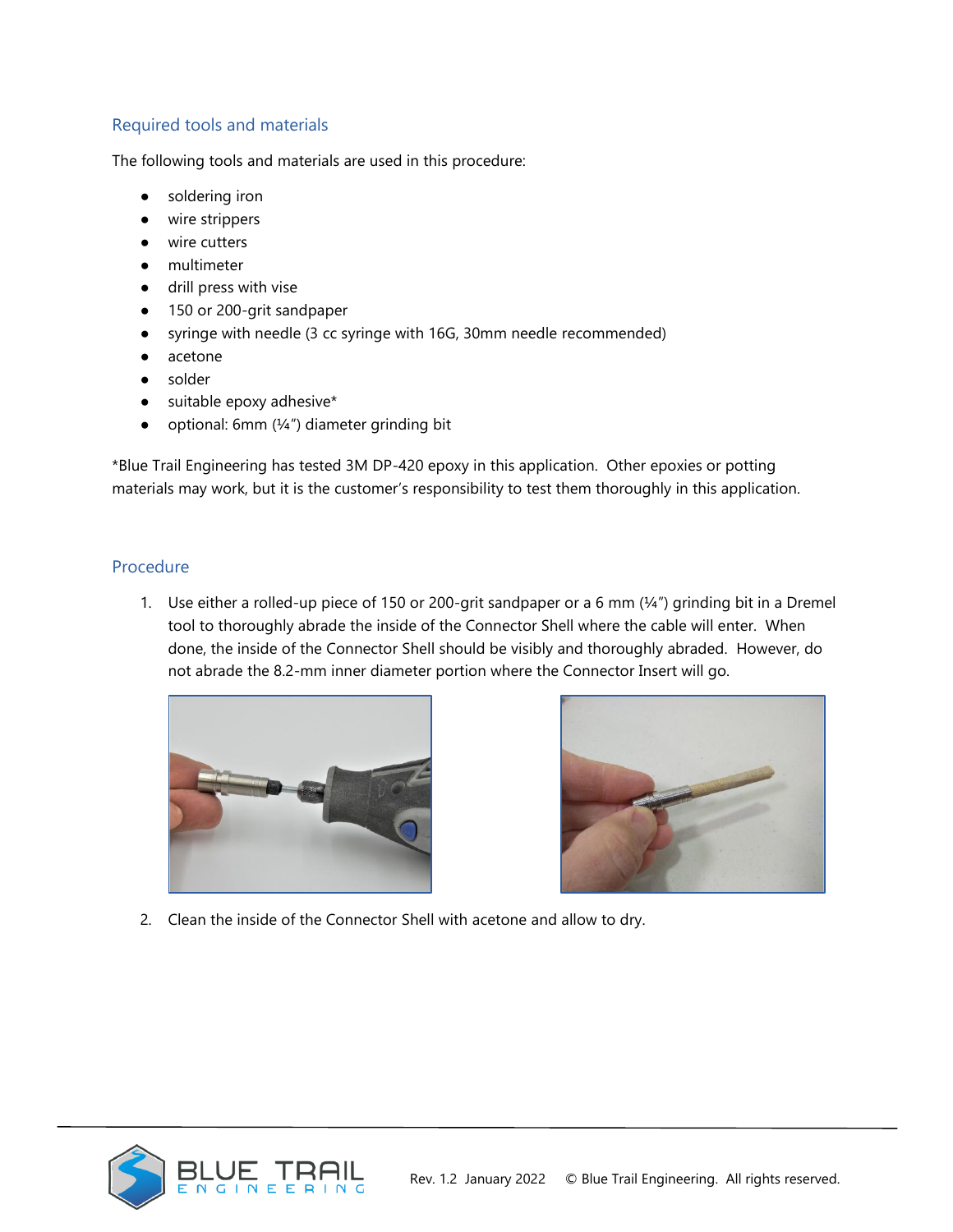3. Slide the Locking Sleeve onto the cable with the internally threaded part of the Locking Sleeve facing towards the end of the cable. Then slide the Connector Shell over the cable. The end of the Connector Shell that has the flat surface should be facing the end of the cable. **VERY IMPORTANT: the locking sleeve and connector shell must be installed at this point in the process. They cannot be installed later.** 



4. Strip the last 1-2 cm of cable jacket off your cable. Trim the wires as close to the end of the cable jacket as possible, while still allowing enough room to solder them to the Connector Insert. Strip the last 5-6 mm of insulation off the wires. Make sure the strands of wire are tightly wound and that there are no loose or protruding strands which could cause an electrical short. Tin the ends of the wires with solder to prevent the wire strands from fraying.



5. Insert the wires into the sockets on the Connector Insert and solder them in place. It is very important to make a clean solder joint with minimal solder outside the joint – excess solder can cause shorts between the wires or between a wire and the Connector Shell. Double-check that each wire is soldered to the correct socket (the pinout will depend on the particular application).



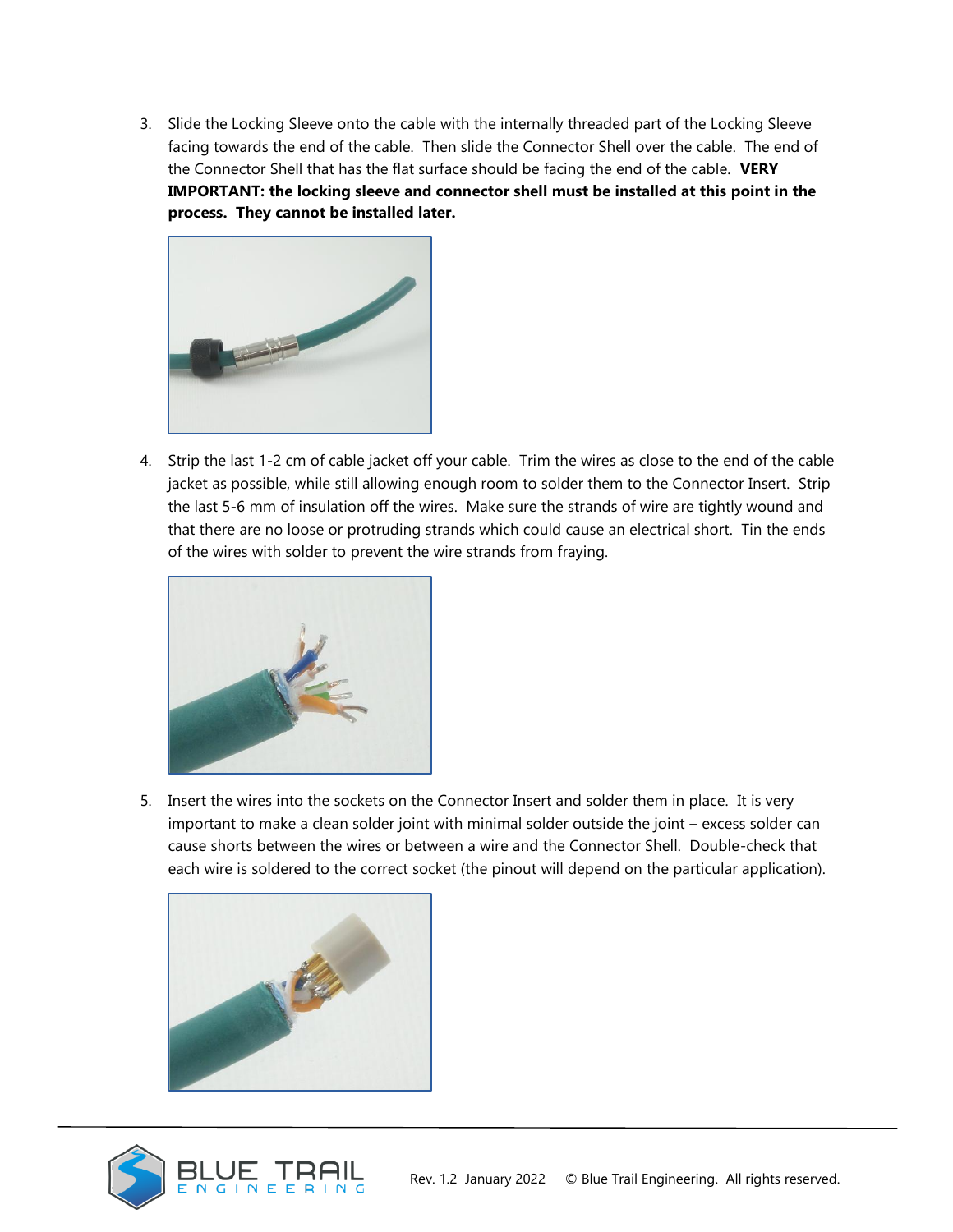6. Abrade the last 3 cm of the cable jacket with sandpaper and clean with acetone to prepare it for potting. From this point on, be careful to keep this part of the cable jacket clean.





- 7. Visually inspect one more time for any stray strands of wire or solder. Once the Connector Insert is pressed into the Connector Shell, there will be no way to fix any electrical shorts.
- 8. Slide the Connector Shell down the cable towards the Connector Insert and gently clamp the Connector Shell vertically in a vise.



9. Place the lower half of the Termination Tool over the Connector Shell, aligning the flats.



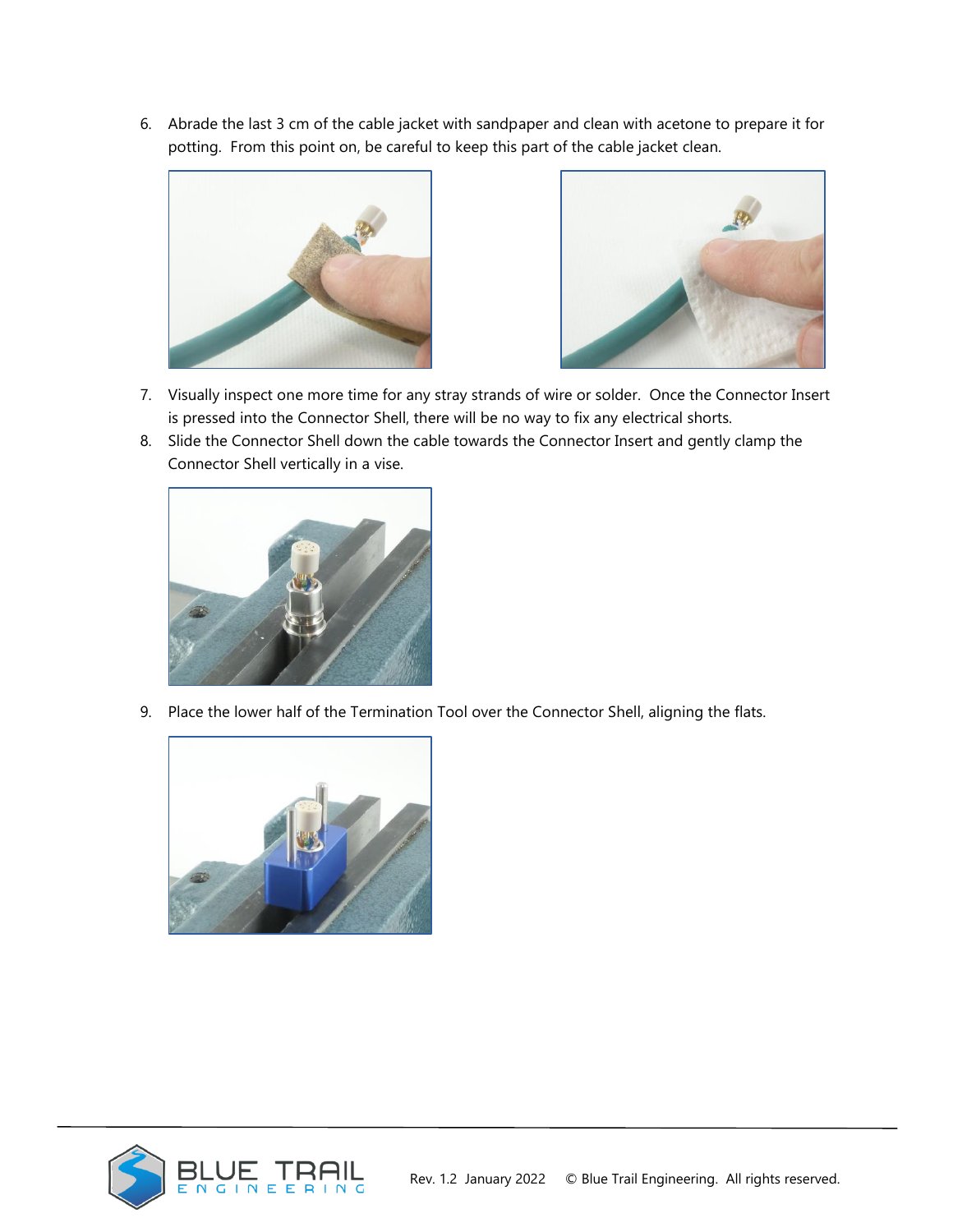10. Slide the upper half of the Termination Tool onto the lower half of the Termination Tool. Insert the pins on the upper half of the Termination Tool into the sockets on the Connector Insert, rotating the Connector Insert as necessary to ensure the proper pinout for your application (make sure that the wires are in the desired alignment relative to the flat on the Connector Shell).



11. Using a drill press, push down on the upper half of the Termination Tool until the Connector Insert is pressed completely into the Connector Shell.



12. Remove the Cable Termination Tool. Ensure that the face of the Connector Insert is flush with the end of the Connector Shell. If not, put the Termination Tool in place again and press the Connector Insert completely into the Connector Shell.



- 13. Use a multimeter to check for electrical shorts between the individual sockets and between each of the sockets and the Connector Shell.
- 14. Prepare the epoxy for the potting operation. It may be helpful to warm up the epoxy slightly to ensure that it flows easily. It should be at least at room temperature, preferably slightly warmer.

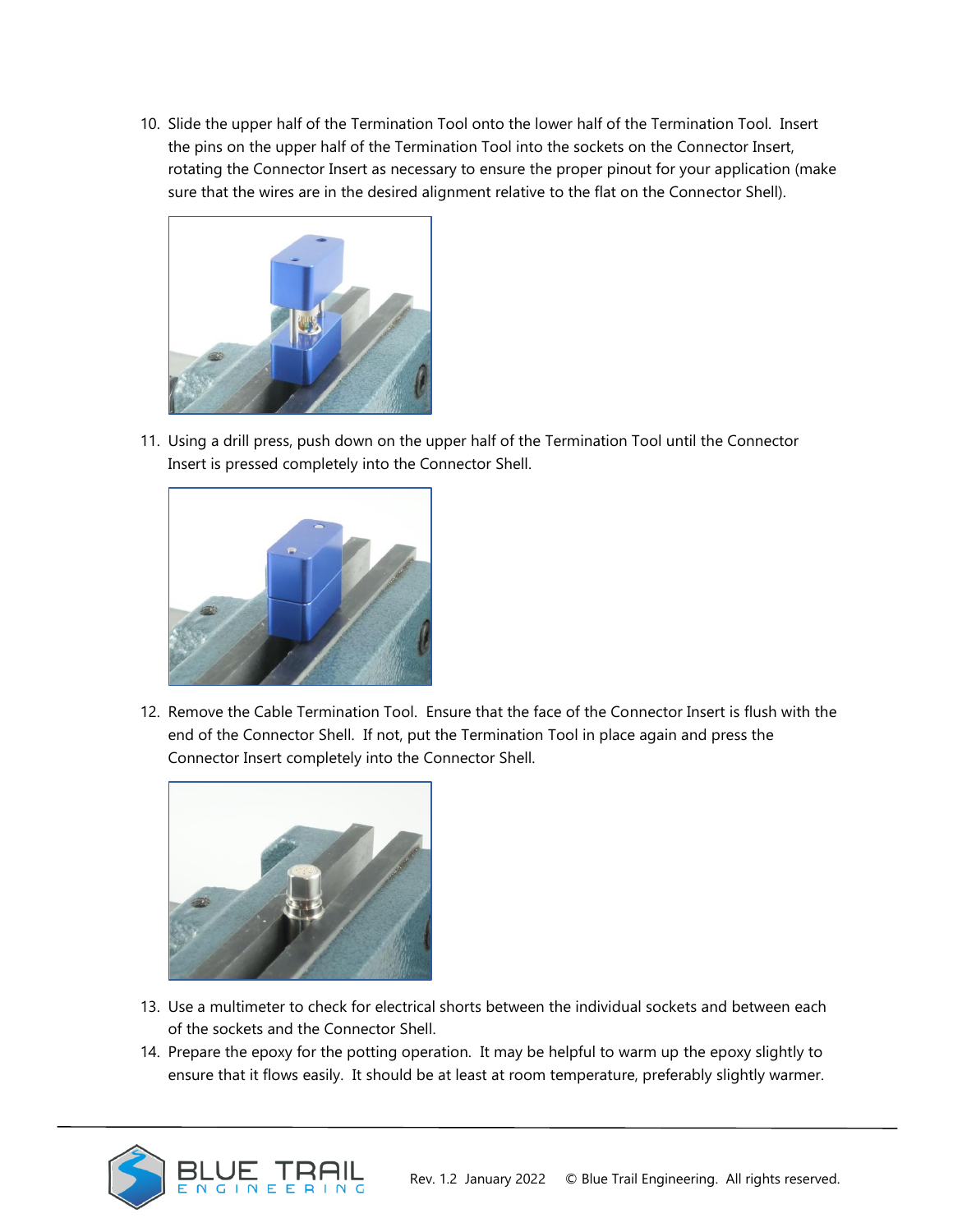15. Install a mixing tip on the epoxy cartridge (mixing tips greatly reduce the likelihood of getting bubbles in the epoxy). Discard the first 1-2 ml of epoxy that comes out of the mixing tip. Insert the mixing tip deep into the syringe and inject the epoxy or into the syringe. Try to fill the syringe without getting any air bubbles into the epoxy. Alternatively, the needle might fit directly on the mixing tip. In this case, you do not need a syringe.





16. Insert the syringe with needle deep into the Connector Shell. Inject the epoxy into the Connector Shell until the epoxy starts to come out the rear of the Connector Shell. Move the cable around inside the Connector Shell to ensure that both the outer surface of the cable jacket and the inner surface of the Connector Shell are fully wetted with epoxy. Continue injecting epoxy while withdrawing the needle from the Connector Shell. Avoid injecting any air bubbles into the Connector Shell.





17. Clean off the excess epoxy with a paper towel and acetone or alcohol.



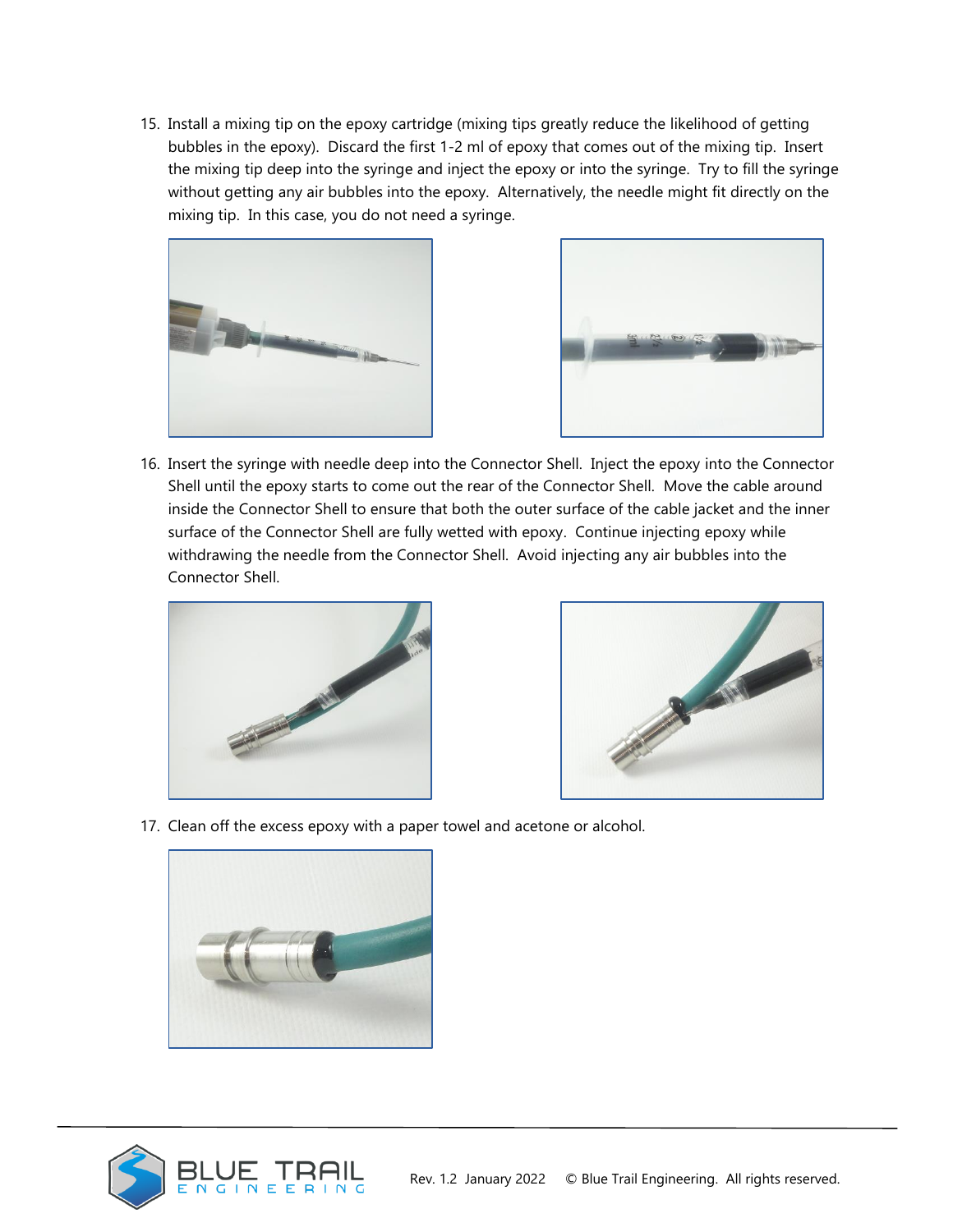- 18. Allow the epoxy to cure fully without disturbing the assembly. When fully cured, check for electrical shorts one more time with a multimeter.
- 19. Lubricate the O-ring and install it in the groove on the Connector Shell, making sure that the groove and the O-ring are free from lint, hair, or other contamination.



## Tips and Tricks

1. You can get a clean, professional-looking result by using a piece of silicone tubing as a "mold" for the epoxy. Choose silicone tubing with an inner diameter equal to the cable's outer diameter. Cut the silicone tubing to about 20 mm long. Slide it onto the cable between the Locking Sleeve and the Connector Shell as shown below. When the time comes to inject the epoxy, push the silicone tubing over the end of the Connector Shell (this may be difficult). Push the needle under the silicone tubing and inject epoxy until the epoxy comes out the end of the silicone tubing. Keep injecting more epoxy while withdrawing the needle. Move the cable around inside the Connector Shell to ensure that both the outer surface of the cable jacket and the inner surface of the Connector Shell are fully wetted with epoxy (keep the silicone tubing in place while you do this). Clean up the excess epoxy with alcohol or acetone. When the epoxy has cured, carefully cut off the silicone tubing. The epoxy at the end of the Connector Shell should have a nice, tapered shape.